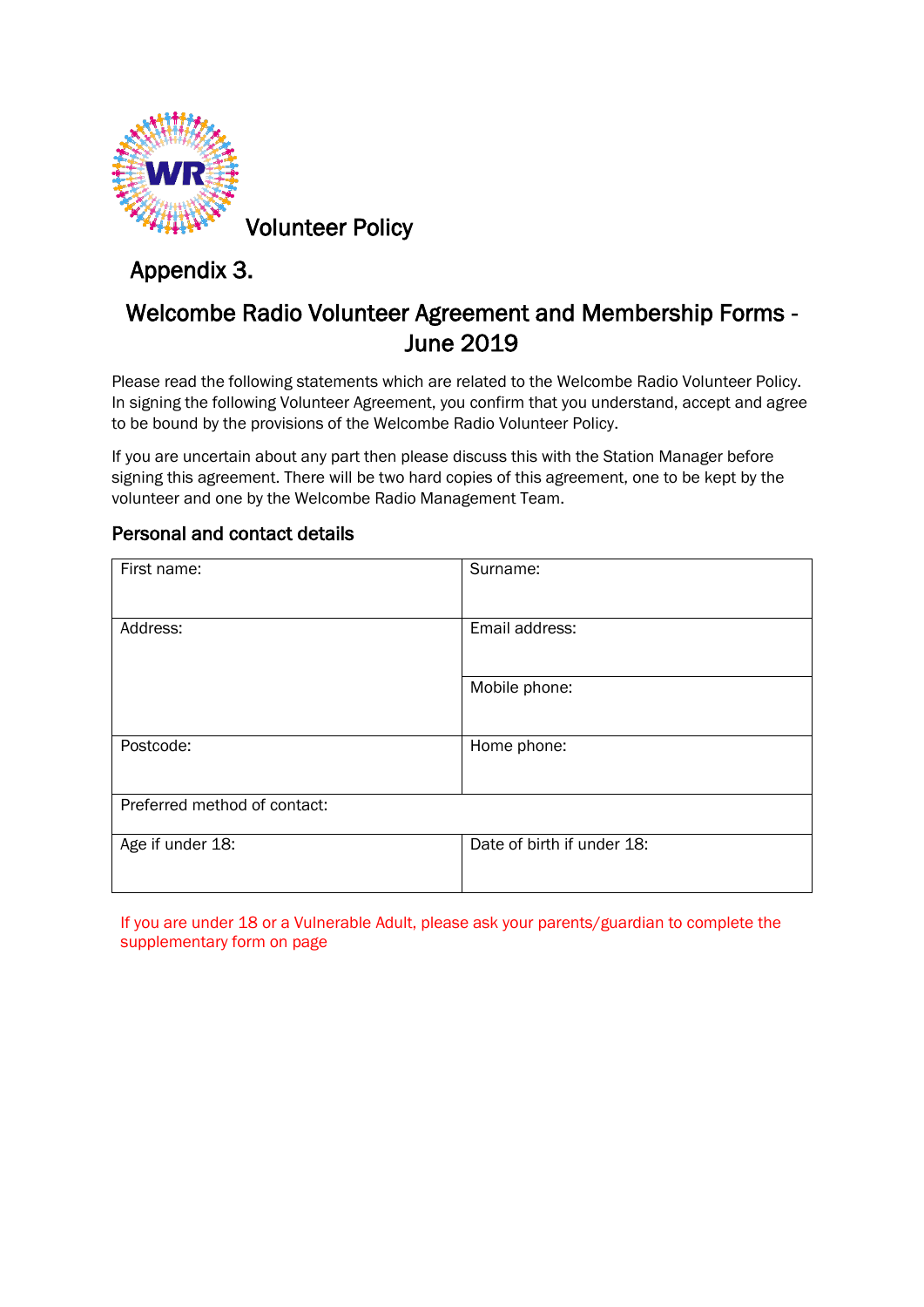| Please read the following statements and tick the boxes to indicate that you understand and |  |  |  |  |
|---------------------------------------------------------------------------------------------|--|--|--|--|
| agree to each one.                                                                          |  |  |  |  |



☐ I understand that a volunteer agreement does not constitute a contract of employment and that volunteering for Welcombe Radio is my free choice.



As a volunteer I agree to become member of the Welcombe Radio family and pay an annual subscription (see page 11 for details).



☐ I agree that my personal contact details can be stored securely by the Welcombe Radio Management Team.



☐ I understand the importance of the Welcombe Radio ethos that lies at the heart of how the radio station operates.

☐ I understand the Ofcom Principles and Rules for broadcasters and agree to abide by them.

I have read and agree to abide by the Welcombe Radio:

- Health and Safety Policy.
- Safeguarding Policy.
- Equality and Diversity Policy.
- Data Protection Policy.

☐ I am aware of the importance of the information laid out in the Welcombe Radio Wellbeing Policy and will act accordingly in relation to my own and other Welcombe Radio volunteers' wellbeing.

☐ Having read the Volunteer Policy I understand the commitment that Welcombe Radio makes to Its volunteers and what is expected of me by the radio station.

☐ I agree to abide by all aspects of the Welcombe Radio Code of Conduct.

Lagree to undergo a DBS Check and will pay the £10.20p. charge. I understand that my being a volunteer for Welcombe Radio is dependent upon the outcome of the DBS check. (See page 11)

☐ I understand the rules about raising of funds for Welcombe Radio.

| I understand that the Station Manager and Management Team of Welcombe Radio will      |
|---------------------------------------------------------------------------------------|
| terminate my role of volunteer for Welcombe Radio if I do not meet the standards laid |
| down in the Volunteer Policy and this signed agreement.                               |

☐ I understand that I need to give as much notice as possible to the Station Manager if I am bringing my volunteering for Welcombe Radio to an end.

I understand that the PPL/PRS Licencing Authority have made it clear that it is not legal to play tracks from streaming services such as YouTube and Spotify. Therefore, I agree to only play tracks on Welcombe Radio which are from a legal source, e.g. I Love Music, Amazon, iTunes, or free-to-download websites.

☐ I also understand that if I upload a recorded broadcast or part of a recorded broadcast on to the WR YouTube Channel all commercial music tracks must be removed so as not to break the agreement with YouTube.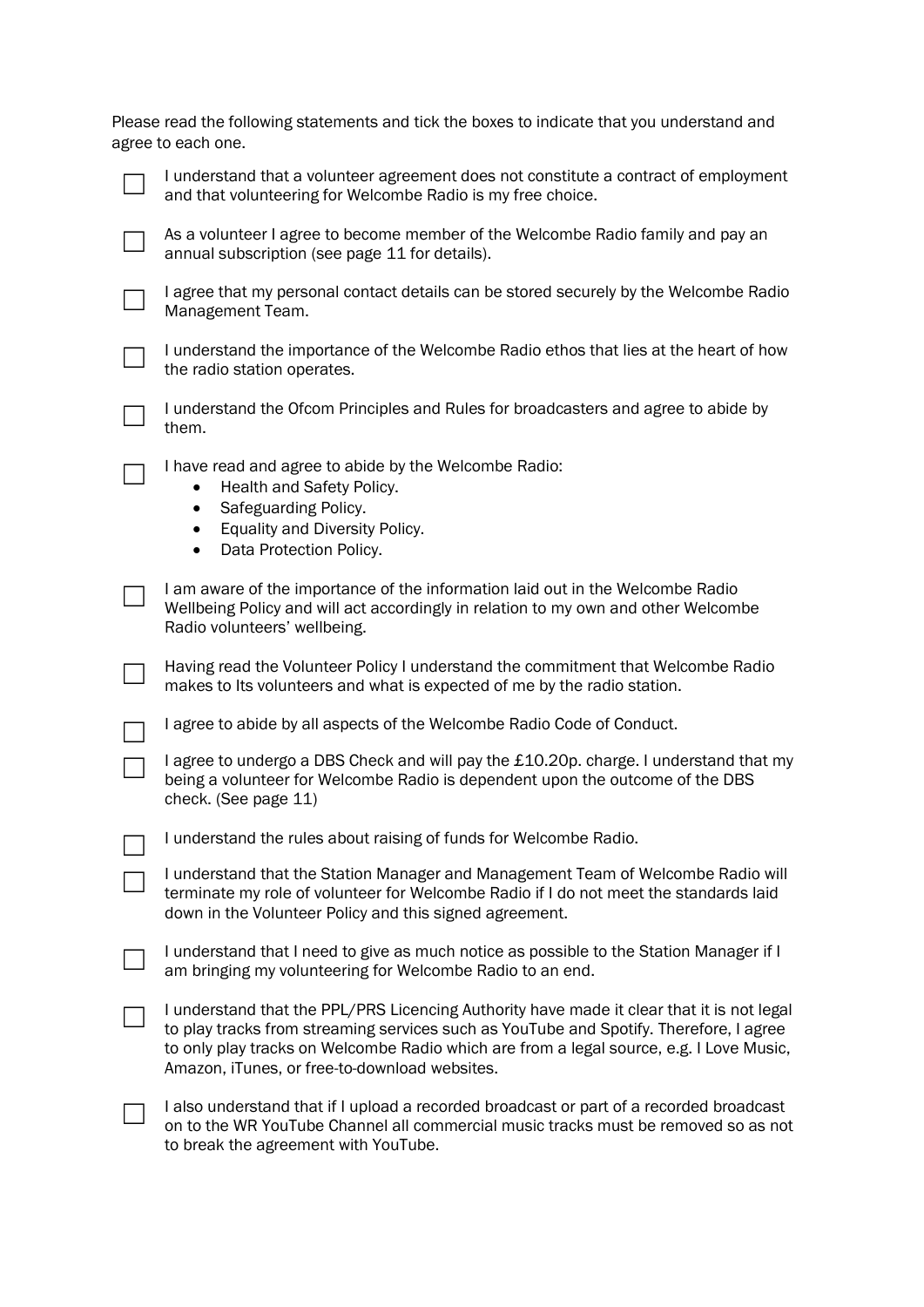□ I understand that any programme promotional material that I produce must contain the Welcombe Radio logo, that any programme logo needs to contain the words, 'Part of Welcombe Radio' and these need to be agreed by the Management Team.

☑ I agree to sell my soul to Welcombe Radio in return for a packet of mints and a talking chipmunk. (Whoops sorry, this was meant to be in the small print!)

| There is nothing in the small print! Happy Days! |  |
|--------------------------------------------------|--|

Volunteer Signature: ………………………………………………..……………

Witnessed by Station Manager: ………………………………………………..…………..

Date: ………………………………………………..………….

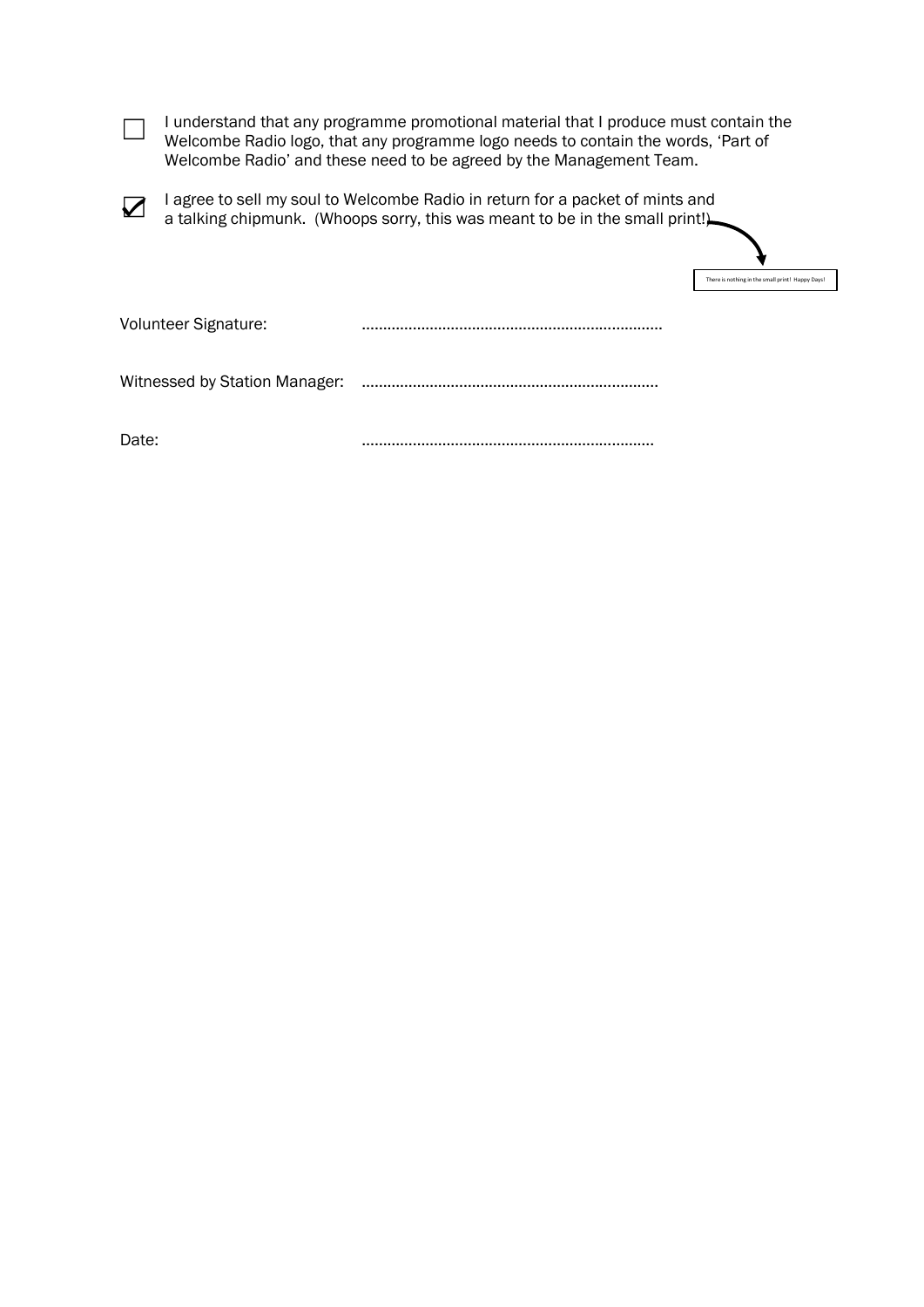#### Consent of Parent or Guardian for Young Person or Vulnerable Adults

#### Name of young person or vulnerable adult applying to volunteer

| First name: | Surname: |
|-------------|----------|
|             |          |

#### Details of parent or guardian/carer

| First name:                                      | Surname:       |
|--------------------------------------------------|----------------|
| Relationship to young person / vulnerable adult: |                |
| Address:                                         | Email address: |
|                                                  | Mobile phone:  |
| Postcode:                                        | Home phone:    |
| Messenger / Other as appropriate:                |                |

Please tick the box to confirm that you / guardian have read, understood, and will encourage the young person / vulnerable adult to abide by the Welcombe Radio Handbook and have signed the volunteer handbook form.

As the guardian of the young person / vulnerable adult named above, I consent to them becoming a volunteer for Welcombe Radio.

Signature: **manual contract of the contract of the contract of the contract of the contract of the contract of t** 

 $\Box$ 

Date: ………………………………………………..…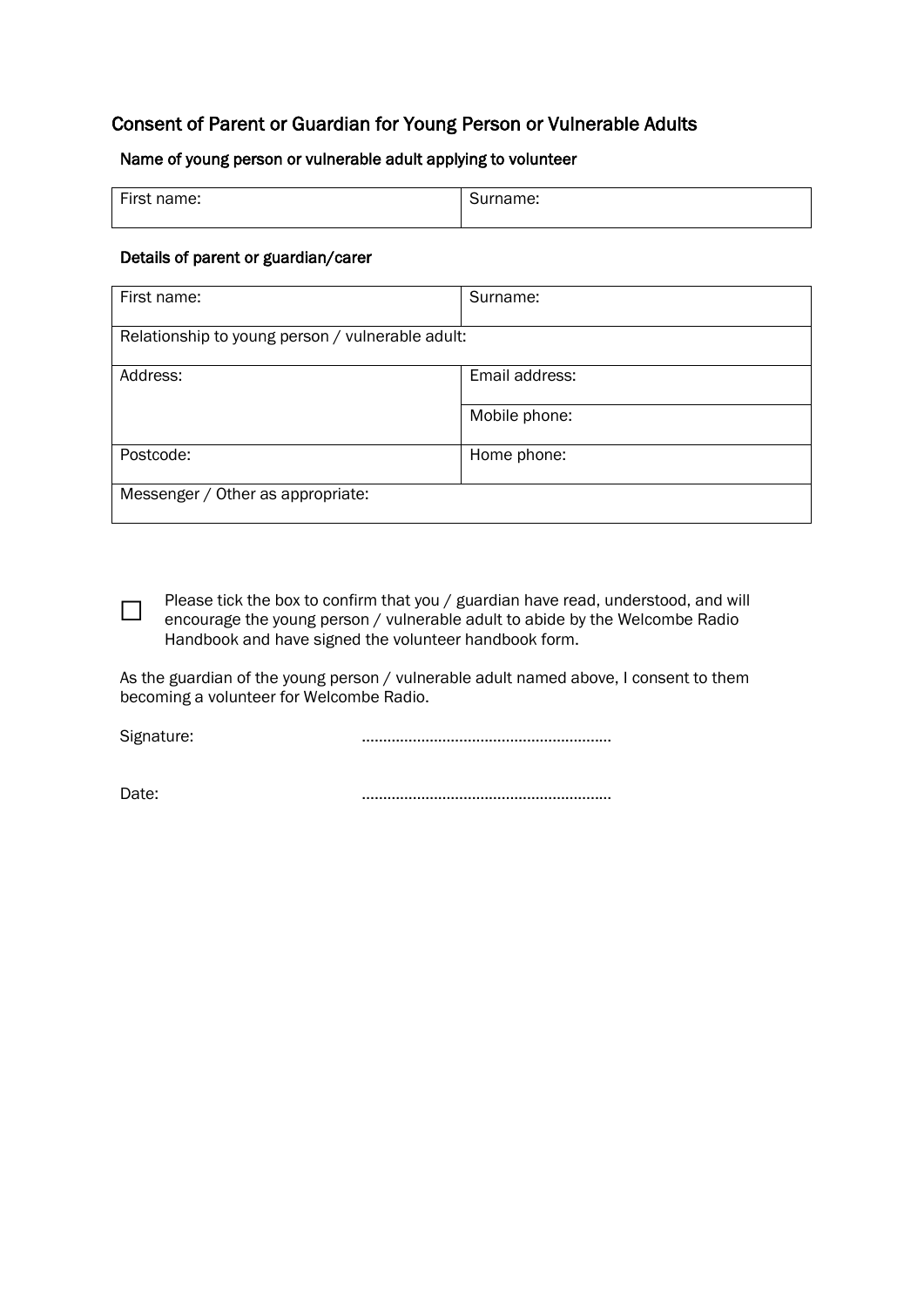### Volunteer Membership

| Type of membership<br>Required: please tick          |       | Payment type<br>Required: please tick |             |        |              |
|------------------------------------------------------|-------|---------------------------------------|-------------|--------|--------------|
|                                                      |       | Direct debit                          | <b>BACs</b> | Cheque | <b>Other</b> |
| <b>Adult</b>                                         | £30pa |                                       |             |        |              |
| Young person / vulnerable<br>adult                   | £5pa  |                                       |             |        |              |
| <b>Concession (After</b><br>agreement with Trustees) | £     |                                       |             |        |              |

# Methods of payment

| Setting up a direct debit                | Please complete the Santander Direct Debit Form on next page<br>with reference to membership.                                                                                                                     |
|------------------------------------------|-------------------------------------------------------------------------------------------------------------------------------------------------------------------------------------------------------------------|
| By BACS electronic<br>banking transfers  | By internet banking via your own personal account using the<br>information below.                                                                                                                                 |
| By cheque                                | Made payable to 'Welcombe Radio Membership'.                                                                                                                                                                      |
| <b>Welcombe Radio banking</b><br>details | Santander<br>Account: Welcombe Radio<br>Account No.: 07280526<br>Sort Code: 09-01-29<br>Identification No.:<br>Santander Consumer (UK) plc,<br>Santander House,<br>86 Station Road,<br>Redhill,<br>Surrey RH1 1SR |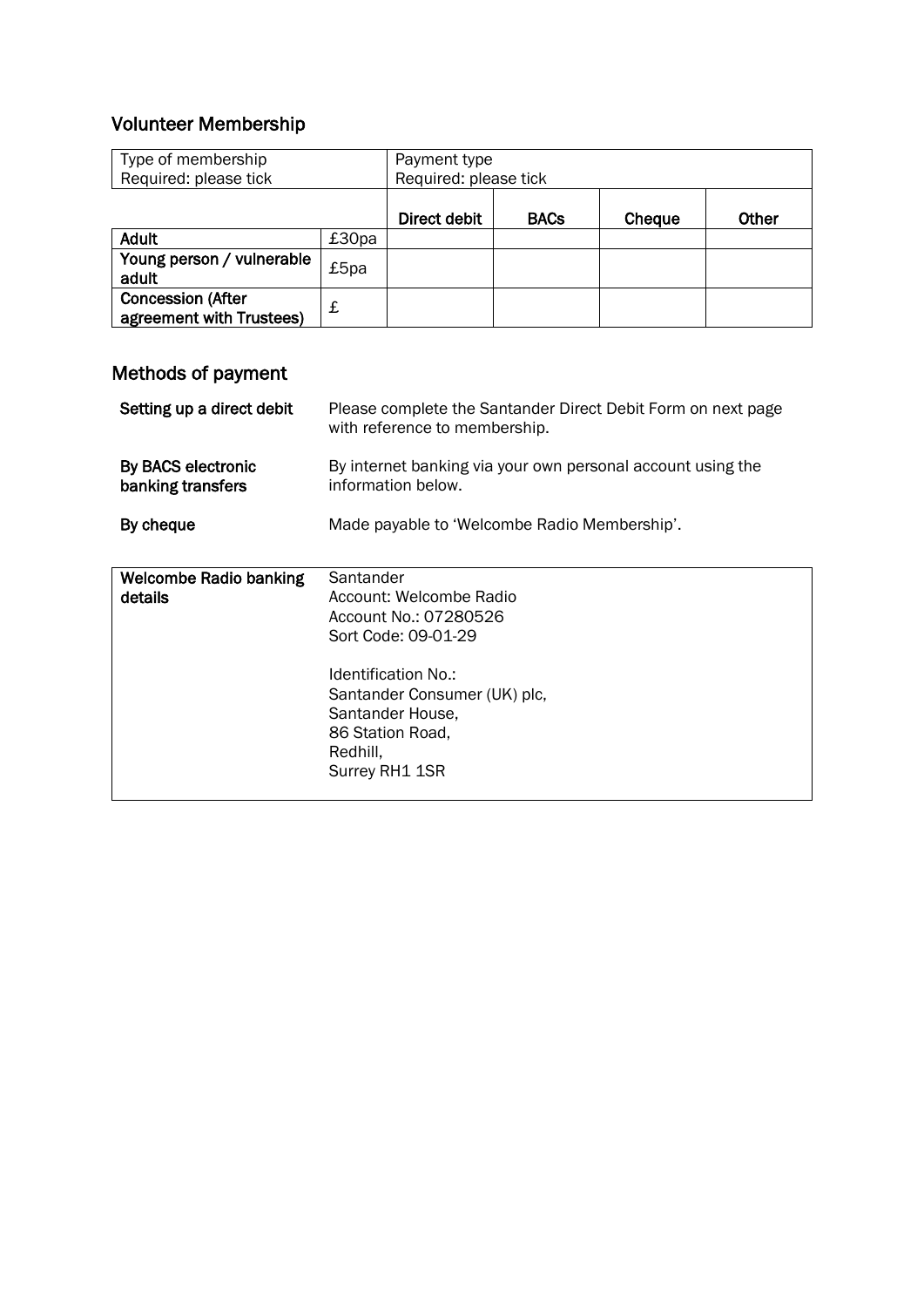#### **Donations**

| Would you like to make a donation to Welcombe Radio at this time?<br>Please indicate an amount below. |                            |  |  |  |  |
|-------------------------------------------------------------------------------------------------------|----------------------------|--|--|--|--|
| £50                                                                                                   | £10<br>£30<br>£20<br>Other |  |  |  |  |
|                                                                                                       |                            |  |  |  |  |
|                                                                                                       |                            |  |  |  |  |

### Methods of payment

| Setting up a direct debit                | Please complete the Santander Direct Debit Form on next page<br>with reference to membership.                                                                                                                     |
|------------------------------------------|-------------------------------------------------------------------------------------------------------------------------------------------------------------------------------------------------------------------|
| By BACS electronic<br>banking transfers  | By internet banking via your own personal account using the<br>information below.                                                                                                                                 |
| By cheque                                | Made payable to 'Welcombe Radio Donation'.                                                                                                                                                                        |
| <b>Welcombe Radio banking</b><br>details | Santander<br>Account: Welcombe Radio<br>Account No.: 07280526<br>Sort Code: 09-01-29<br>Identification No.:<br>Santander Consumer (UK) plc,<br>Santander House,<br>86 Station Road,<br>Redhill,<br>Surrey RH1 1SR |